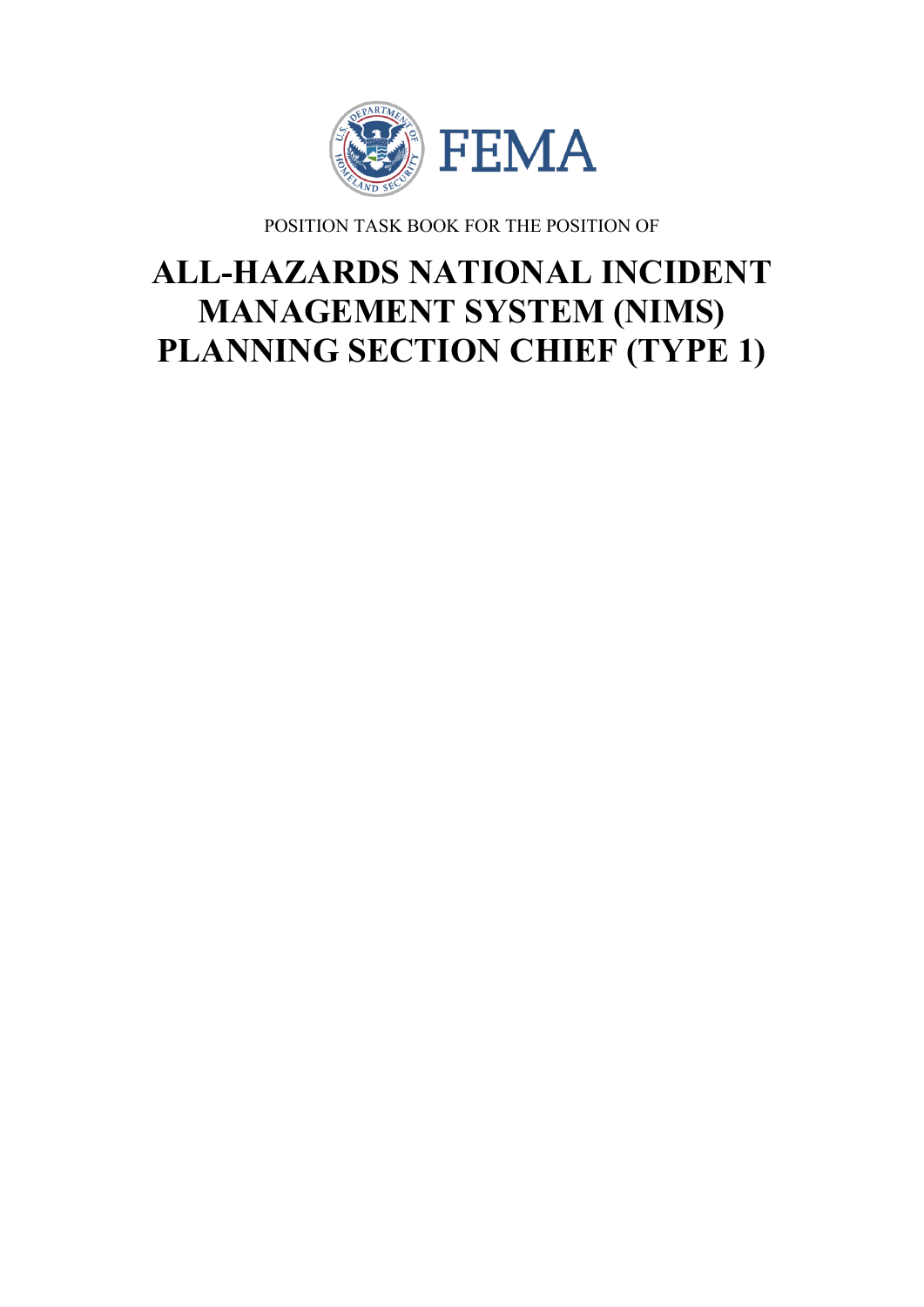# **PLANNING SECTION CHIEF (TYPE 1)**

## *1. Competency:* **Assume position responsibilities**

*Description:* Successfully assume the role of Planning Section Chief and initiate position activities at the appropriate time according to the following behaviors.

#### *1a. Behavior:* **Obtain information relevant to position assignment**

| <b>TASK</b>                                                                                                                                                                                                                                                                                                                                                                                                                                                                                                                                                | <b>CODE</b> | <b>EVALUATION</b><br><b>RECORD#</b> | <b>EVALUATOR</b><br><b>INITIALS AND</b><br><b>DATE</b> |
|------------------------------------------------------------------------------------------------------------------------------------------------------------------------------------------------------------------------------------------------------------------------------------------------------------------------------------------------------------------------------------------------------------------------------------------------------------------------------------------------------------------------------------------------------------|-------------|-------------------------------------|--------------------------------------------------------|
| 1. Obtain and review necessary documentation:<br>• Copy of Delegation of Authority, Letter of Expectation,<br>Letter of Agreement or Memorandum of Understanding<br>(MOU)<br>• Applicable plans and reports<br>· Directories: phone, notification<br>• Written incident status summary<br>• Authorizations: cell phones, rental vehicles, computers                                                                                                                                                                                                        | E, F, I     |                                     |                                                        |
| 2. Receive briefing from the Incident Commander (IC) or<br>outgoing Planning Section Chief:<br>• Meetings and briefings schedule<br>• Situational assessment<br>• Incident objectives<br>$\bullet$ Strategy<br>• Hazards to incident personnel and public<br>• Agencies/jurisdictions involved<br>• Organizational structure<br>• Resources summary<br>• Logistical needs<br>• Ordering procedures<br>• Incident priorities and status: life safety, incident<br>stabilization, property and environment<br>• Timing and scheduling<br>• Expected products | E, F, I     |                                     |                                                        |

#### *1b. Behavior:* **Establish or determine organizational structure, resource and staffing needs**

| TASK                                                                                                                                                                                                                                                                                                                                                                 | <b>CODE</b> | <b>EVALUATION</b><br><b>RECORD#</b> | <b>EVALUATOR</b><br><b>INITIALS AND</b><br><b>DATE</b> |
|----------------------------------------------------------------------------------------------------------------------------------------------------------------------------------------------------------------------------------------------------------------------------------------------------------------------------------------------------------------------|-------------|-------------------------------------|--------------------------------------------------------|
| 3. Evaluate staffing needs required to manage the section:<br>• Ensure consistency with National Incident Management<br>System (NIMS) organizational structure<br>• Identify training opportunities<br>• Ensure use of established procedures for ordering<br>resources<br>• Request appropriate technical specialists to assist with<br>special incident conditions | E, F, I     |                                     |                                                        |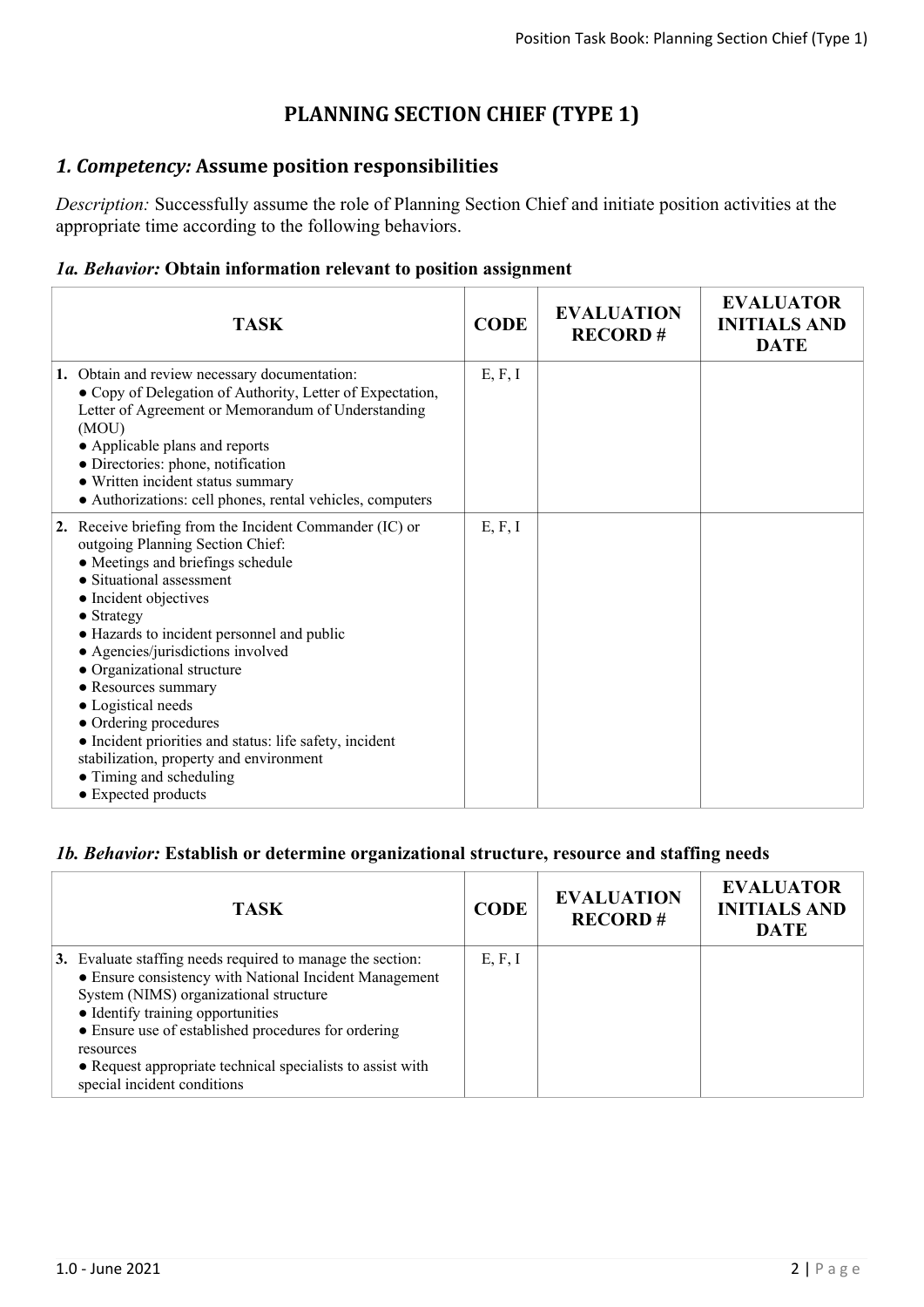| 4. Organize meeting and briefing locations and ensure that<br>necessary materials are available:<br>• Large-scale operational planning worksheet and Incident<br>Action Plan (IAP) safety analysis<br>• Large-scale schematic map of incident<br>• Large-scale charts for filling in objectives and operational<br>rhythm/meeting schedule<br>• Planning meeting agenda          | E, F, I |  |
|----------------------------------------------------------------------------------------------------------------------------------------------------------------------------------------------------------------------------------------------------------------------------------------------------------------------------------------------------------------------------------|---------|--|
| • List of incident priorities and objectives                                                                                                                                                                                                                                                                                                                                     |         |  |
| <b>5.</b> Utilize section personnel:<br>• Establish appropriate organization and assign roles and<br>responsibilities, while maintaining span of control                                                                                                                                                                                                                         | E, F, I |  |
| <b>6.</b> Work closely with Operations Section personnel to identify<br>kind, type and number of resources required to achieve<br>section objectives:<br>• Consider incident type and complexity, kinds and types of<br>resources, resource availability and health and safety factors<br>• Consider long-range and contingency plans and identify<br>potential future resources | E, F, I |  |
| 7. Work closely with the Safety Officer to identify safety issues<br>and materials for inclusion in plans.                                                                                                                                                                                                                                                                       | E, F, I |  |

# *1c. Behavior:* **Ensure readiness for assignment**

| <b>TASK</b>                                                                                                                                                                                                                                                                                                                                                                                                                                                                                                                                                                                                                       | <b>CODE</b> | <b>EVALUATION</b><br><b>RECORD#</b> | <b>EVALUATOR</b><br><b>INITIALS AND</b><br><b>DATE</b> |
|-----------------------------------------------------------------------------------------------------------------------------------------------------------------------------------------------------------------------------------------------------------------------------------------------------------------------------------------------------------------------------------------------------------------------------------------------------------------------------------------------------------------------------------------------------------------------------------------------------------------------------------|-------------|-------------------------------------|--------------------------------------------------------|
| 8. Arrive properly equipped at designated time and location and<br>check in according to agency/organization guidelines:<br>• Arrive with go-kit and any additional equipment<br>• Carry out check-in procedures and ensure assigned<br>personnel do the same                                                                                                                                                                                                                                                                                                                                                                     | E, F, I     |                                     |                                                        |
| 9. Obtain complete incident and logistical information:<br>• Incident name, number, anticipated duration, size, type,<br>responsibilities and expectations<br>• Reporting time and location<br>• Transportation arrangements and travel routes<br>• Contact procedures during travel (telephone/radio)<br>• Expected working conditions<br>• Personal Protective Equipment (PPE)<br>• Security measures<br>• Updated contact information and information links                                                                                                                                                                    | E, F, I     |                                     |                                                        |
| 10. Obtain, assemble and prepare information and materials for<br>go-kit. The kit should contain critical items for the<br>assignment and be easily transportable:<br>• Supplies:<br>$\circ$ Office supplies appropriate to the function<br>O Authority Having Jurisdiction (AHJ) identification<br>badge and qualification card<br>• Reference materials:<br>o Functional guidelines relative to incident type (agency<br>guidance or other functional guidelines)<br>o AHJ operations guides or other operational guides<br>$\circ$ Position manuals<br>$\bullet$ Forms:<br>○ Agency-specific forms appropriate to the function | E, F, I     |                                     |                                                        |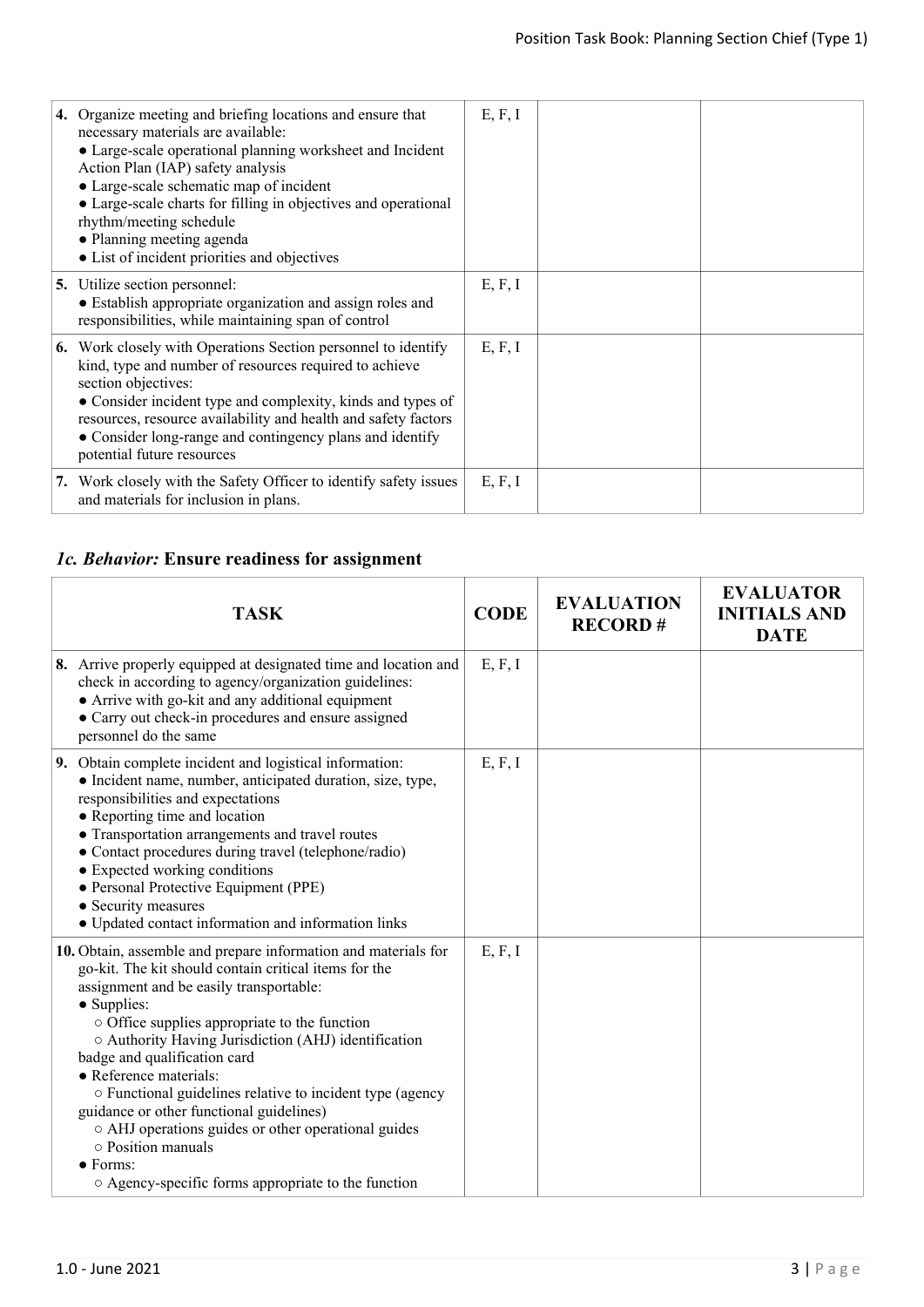# *2. Competency:* **Communicate effectively**

*Description:* Use suitable communication techniques to share relevant information with appropriate personnel on a timely basis to accomplish objectives in a potentially rapidly changing environment.

|  |  |  |  |  | 2a. Behavior: Ensure the exchange of relevant information during briefings |  |  |
|--|--|--|--|--|----------------------------------------------------------------------------|--|--|
|--|--|--|--|--|----------------------------------------------------------------------------|--|--|

| <b>TASK</b>                                                                                                                                                                                                 | <b>CODE</b> | <b>EVALUATION</b><br><b>RECORD#</b> | <b>EVALUATOR</b><br><b>INITIALS AND</b><br><b>DATE</b> |
|-------------------------------------------------------------------------------------------------------------------------------------------------------------------------------------------------------------|-------------|-------------------------------------|--------------------------------------------------------|
| 11. Lead staff briefings and debriefings.                                                                                                                                                                   | E, F, I     |                                     |                                                        |
| 12. Prepare for and participate in briefings:<br>• Ensure briefings are accurate, timely and include<br>appropriate personnel<br>• Brief external support organizations<br>• Share and evaluate information | E, F, I     |                                     |                                                        |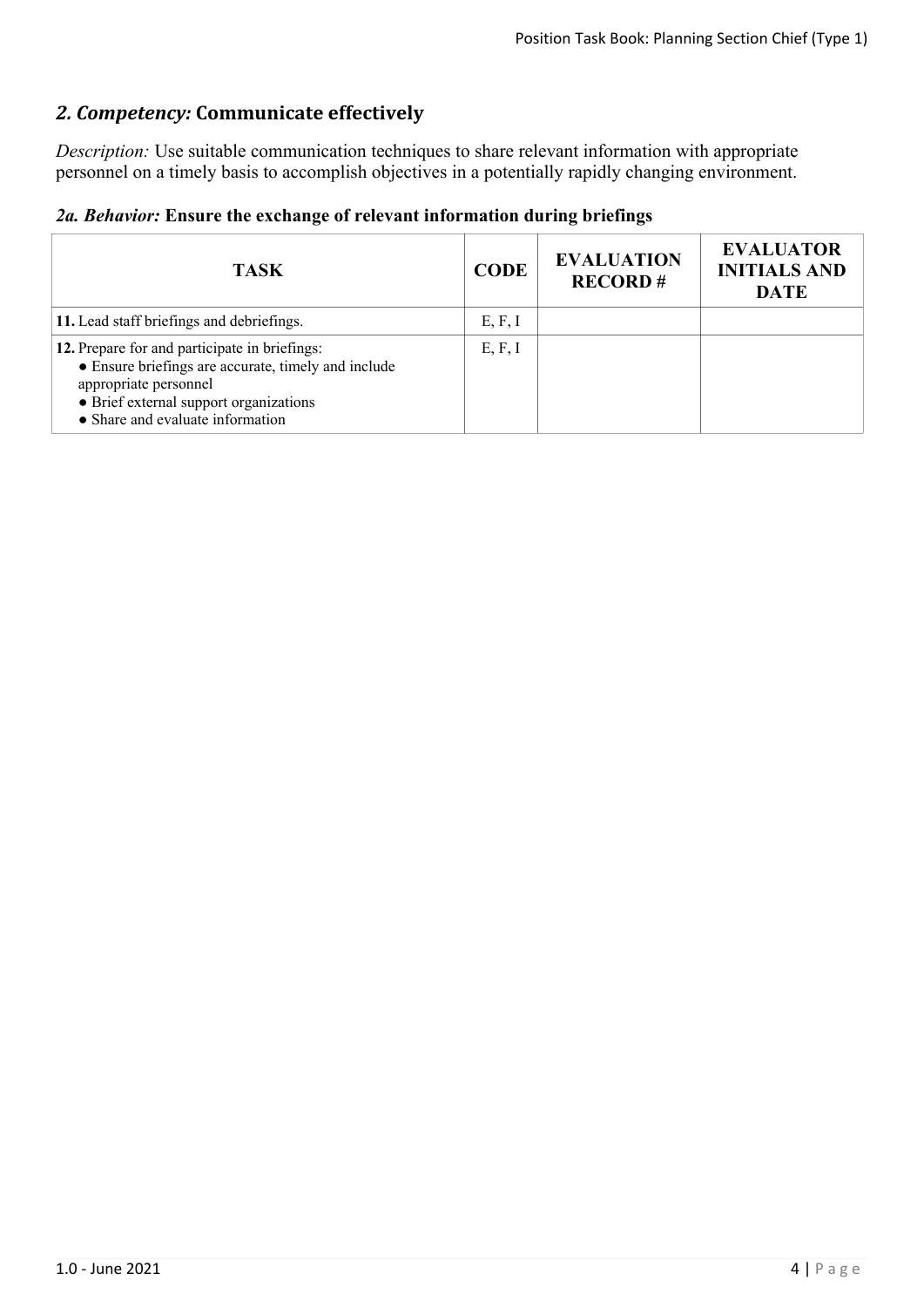## *3. Competency:* **Lead assigned personnel**

*Description:* Influence, lead and direct assigned personnel to accomplish objectives and desired outcomes in a potentially rapidly changing environment.

#### *3a. Behavior:* **Model leadership values and principles**

| <b>TASK</b>                                                                                                                                                                                                                                                                                           | <b>CODE</b>         | <b>EVALUATION</b><br><b>RECORD#</b> | <b>EVALUATOR</b><br><b>INITIALS AND</b><br><b>DATE</b> |
|-------------------------------------------------------------------------------------------------------------------------------------------------------------------------------------------------------------------------------------------------------------------------------------------------------|---------------------|-------------------------------------|--------------------------------------------------------|
| 13. Create a positive work environment:<br>• Communicate leader's intent and guidance<br>• Manage section and its activities effectively<br>• Proactively assume responsibility for the section and<br>initiate action                                                                                | E, F, I             |                                     |                                                        |
| 14. Establish and maintain positive interpersonal and<br>interagency working relationships:<br>· Understand scope, roles, responsibilities, jurisdiction and<br>authority of responding agencies                                                                                                      | E, F, I             |                                     |                                                        |
| 15. Exhibit principles of duty, respect and integrity as a leader.                                                                                                                                                                                                                                    | C, E, F, I,<br>J, T |                                     |                                                        |
| 16. Understand and comply with NIMS/Incident Command<br>System (ICS) concepts and principles:<br>• Establish and modify an effective organization based on<br>changing incident and resource conditions<br>• Maintain appropriate span of control<br>• Act as a representative of incident leadership | E, F, I             |                                     |                                                        |

#### *3b. Behavior:* **Communicate incident priorities and supervise personnel**

| <b>TASK</b>                                                                                                                                                                                                                                                                                                                                                                                          | <b>CODE</b> | <b>EVALUATION</b><br><b>RECORD#</b> | <b>EVALUATOR</b><br><b>INITIALS AND</b><br><b>DATE</b> |
|------------------------------------------------------------------------------------------------------------------------------------------------------------------------------------------------------------------------------------------------------------------------------------------------------------------------------------------------------------------------------------------------------|-------------|-------------------------------------|--------------------------------------------------------|
| 17. Communicate with assigned personnel:<br>• Communicate priorities, objectives, strategies and any<br>changes<br>• Inform personnel of their assigned tasks and expectations<br>• Clearly explain conflict resolution procedures and ensure<br>that personnel understand<br>• Ensure that assigned objectives and expectations for the<br>operational period are reasonable and accurate           | E, F, I     |                                     |                                                        |
| 18. Ensure debriefings occur and participate as necessary:<br>• Ensure incident situation status information is current and<br>complete                                                                                                                                                                                                                                                              | E, F, I     |                                     |                                                        |
| 19. Ensure that staff follows all applicable agency/jurisdiction<br>policies, contracts, standard operating procedures and<br>agreements:<br>• Federal, state, local, tribal, territorial and regional<br>relationships, as appropriate<br>• Roles and responsibilities of potential responder agencies<br>• Scope, jurisdiction and authority of potential responder<br>agencies' contingency plans | E, F, I     |                                     |                                                        |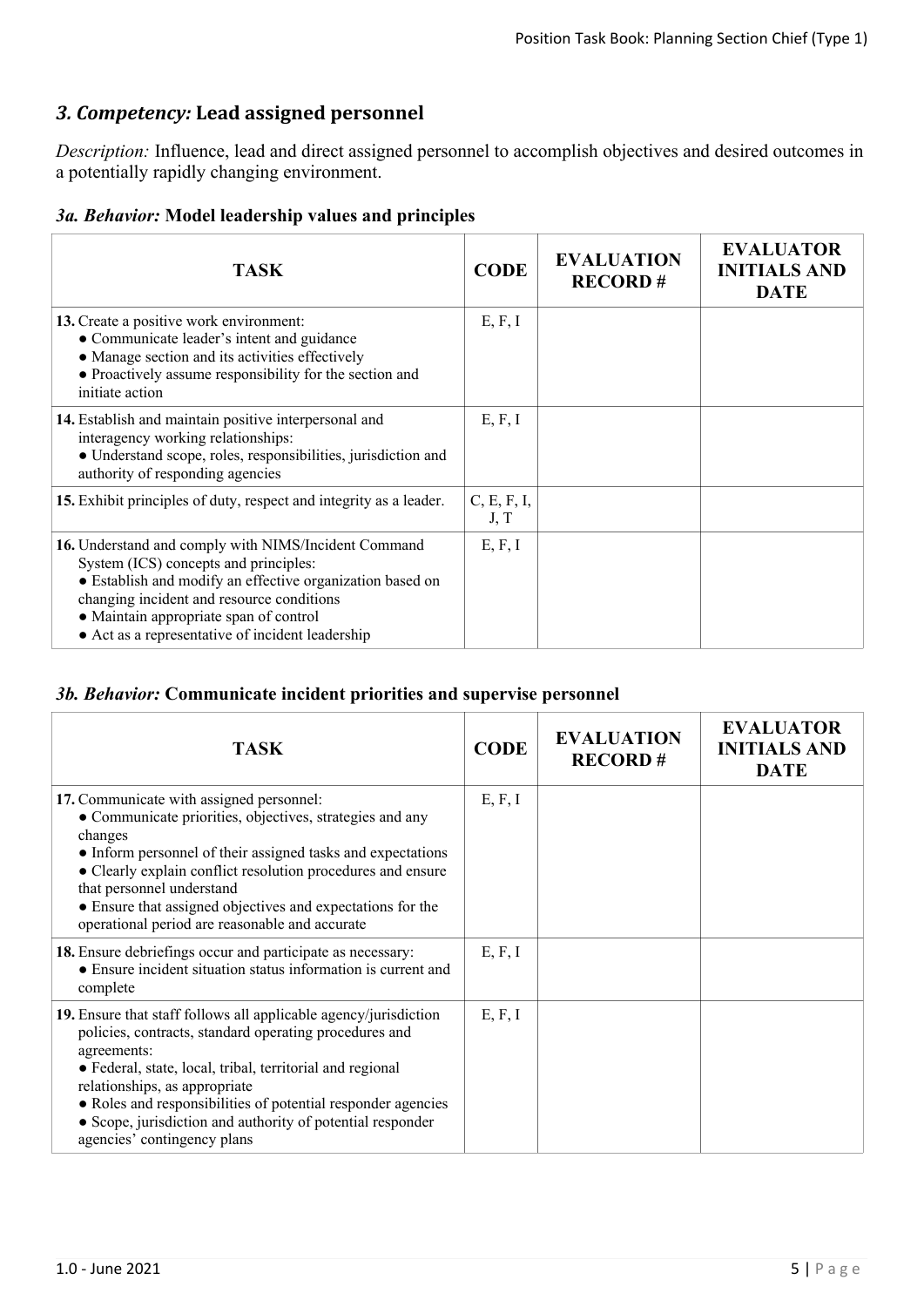| 20. Supervise and hold personnel accountable for executing<br>assigned tasks:<br>• Identify and promptly resolve disagreements, issues and | E, F, I |  |
|--------------------------------------------------------------------------------------------------------------------------------------------|---------|--|
| misunderstandings<br>• Prioritize work while considering immediate support for<br>incident operations                                      |         |  |

#### *3c. Behavior:* **Ensure the health, safety, welfare and accountability of assigned personnel**

| <b>TASK</b>                                                                                                                                                                                                                                                                                                                                                                                                                                                                                                                                                                                                                                                                                                                                              | <b>CODE</b> | <b>EVALUATION</b><br><b>RECORD#</b> | <b>EVALUATOR</b><br><b>INITIALS AND</b><br><b>DATE</b> |
|----------------------------------------------------------------------------------------------------------------------------------------------------------------------------------------------------------------------------------------------------------------------------------------------------------------------------------------------------------------------------------------------------------------------------------------------------------------------------------------------------------------------------------------------------------------------------------------------------------------------------------------------------------------------------------------------------------------------------------------------------------|-------------|-------------------------------------|--------------------------------------------------------|
| 21. Demonstrate knowledge of and comply with relevant health<br>and safety requirements:<br>• Direct and oversee section operations to ensure compliance<br>with health and safety considerations and guidelines<br>• Coordinate with the Safety Officer to ensure that assigned<br>personnel follow safety guidelines                                                                                                                                                                                                                                                                                                                                                                                                                                   | E, F, I     |                                     |                                                        |
| 22. Evaluate mental and physical fatigue of assigned personnel:<br>• Ensure adequate rest is provided to section personnel                                                                                                                                                                                                                                                                                                                                                                                                                                                                                                                                                                                                                               | E, F, I     |                                     |                                                        |
| 23. Recognize potentially hazardous situations, inform assigned<br>personnel of hazards and take precautions to mitigate risk:<br>• Adjust operations in response to hazards, weather and<br>other relevant events                                                                                                                                                                                                                                                                                                                                                                                                                                                                                                                                       | E, F, I     |                                     |                                                        |
| 24. Report or explain the procedures for reporting unexpected<br>occurrences, such as fire, death, injury, illness, exposure to<br>pathogens or hazardous materials (HAZMAT), accident,<br>political contact or property loss or damage:<br>• Ensure report contains nature of event, location,<br>magnitude, personnel involved and initial action taken (such<br>as helicopter picking up injured or an appropriate subsequent<br>action)<br>• Ensure the protection of Personally Identifiable<br>Information (PII) while reporting<br>• Obtain information from the following sources regarding<br>special hazards, threats or unexpected occurrences:<br>subordinates, personal observation, other incident personnel<br>and off-incident personnel | E, F, I     |                                     |                                                        |

### *3d. Behavior:* **Identify opportunities and meet requirements to provide equal access and reasonable accommodation in all activities**

| <b>TASK</b>                                                                                                                           | <b>CODE</b> | <b>EVALUATION</b><br><b>RECORD#</b> | <b>EVALUATOR</b><br><b>INITIALS AND</b><br><b>DATE</b> |
|---------------------------------------------------------------------------------------------------------------------------------------|-------------|-------------------------------------|--------------------------------------------------------|
| 25. Demonstrate the ability to assess and monitor for physical<br>access, programmatic access and effective communications<br>access. | E, F, I, J  |                                     |                                                        |
| 26. Demonstrate the ability to identify opportunities for<br>universal accessibility.                                                 | E, F, I, J  |                                     |                                                        |
| 27. Provide equal access, disability accommodations and access<br>and functional needs (AFN) accommodations.                          | E, F, I, J  |                                     |                                                        |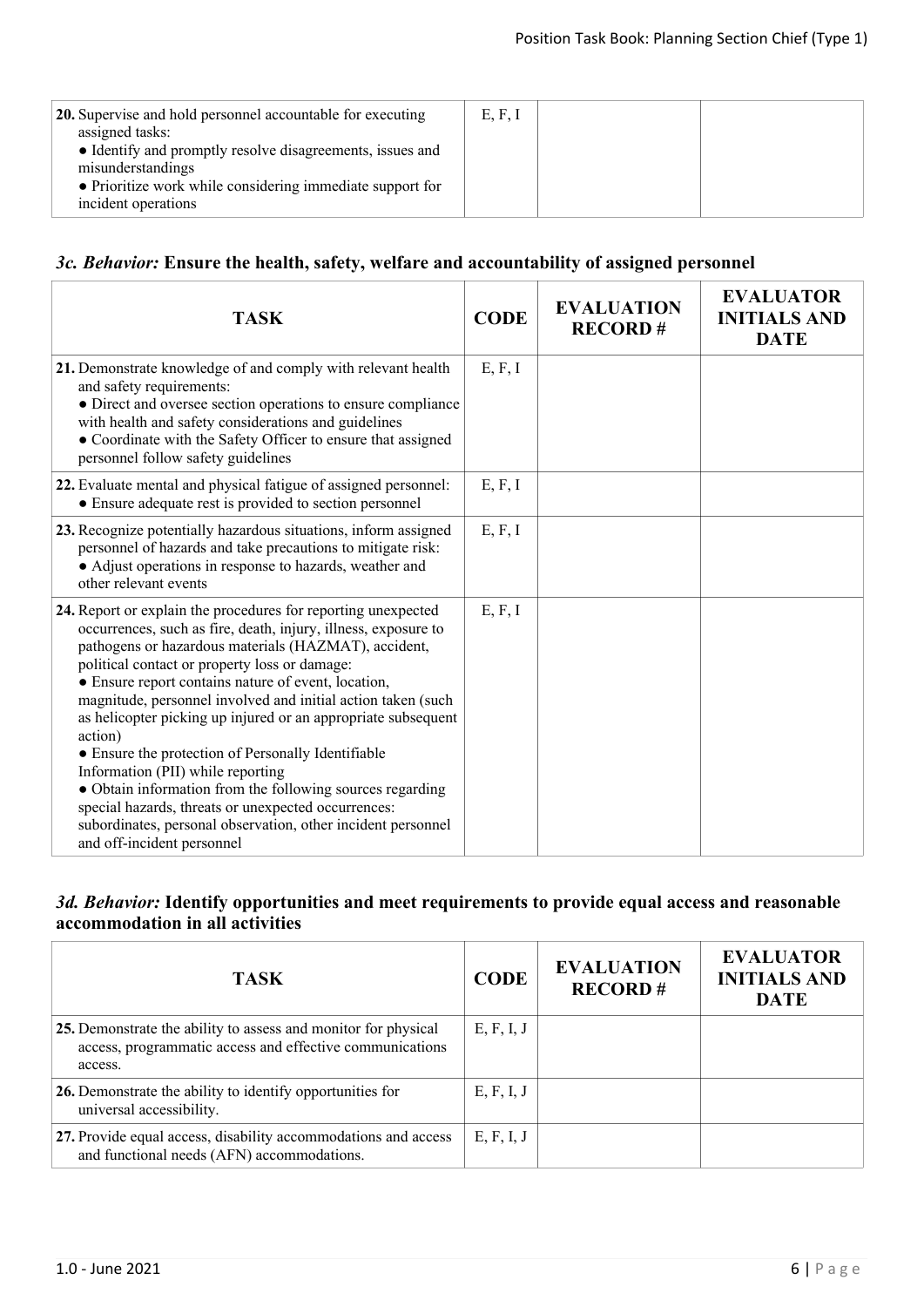## *4. Competency:* **Conduct operations and ensure completion of assigned tasks**

*Description:* Identify, analyze and apply relevant situational information and evaluate actions to complete assignments safely and meet identified objectives. Complete actions within established time frame.

|  | 4a. Behavior: Set the section priorities |  |  |  |  |
|--|------------------------------------------|--|--|--|--|
|--|------------------------------------------|--|--|--|--|

| <b>TASK</b>                                                                                                                                                                                                                                     | <b>CODE</b> | <b>EVALUATION</b><br><b>RECORD#</b> | <b>EVALUATOR</b><br><b>INITIALS AND</b><br><b>DATE</b> |
|-------------------------------------------------------------------------------------------------------------------------------------------------------------------------------------------------------------------------------------------------|-------------|-------------------------------------|--------------------------------------------------------|
| 28. Analyze work assignments and staffing levels to ensure<br>achievement of section objectives.                                                                                                                                                | E, F, I     |                                     |                                                        |
| 29. Attend and participate in strategy meetings as necessary:<br>• Assess organizational needs<br>• Identify additional resource needs<br>• Identify critical factors to ensure section success<br>• Prioritize incident and section objectives | E, F, I, J  |                                     |                                                        |
| 30. Disseminate priorities and expected completion timelines to<br>staff.                                                                                                                                                                       | E, F, I     |                                     |                                                        |
| 31. Hold staff accountable for communicated priorities and<br>deadlines.                                                                                                                                                                        | E, F, I     |                                     |                                                        |

#### *4b. Behavior:* **Develop and implement plans**

| <b>TASK</b>                                                                                                                                                                                                                                                                                    | <b>CODE</b> | <b>EVALUATION</b><br><b>RECORD#</b> | <b>EVALUATOR</b><br><b>INITIALS AND</b><br><b>DATE</b> |
|------------------------------------------------------------------------------------------------------------------------------------------------------------------------------------------------------------------------------------------------------------------------------------------------|-------------|-------------------------------------|--------------------------------------------------------|
| 32. Approve completed plans:<br>• Ensure plans are complete, accurate, realistically attainable<br>and relevant to the incident objectives                                                                                                                                                     | E, F, I     |                                     |                                                        |
| 33. Coordinate submission of incident status summary:<br>• Ensure that it is accurate and complete<br>• Include priorities and special considerations<br>• Abide by established time frames<br>• Include IC's signature                                                                        | E, F, I     |                                     |                                                        |
| 34. Coordinate with Command and General Staff to identify the<br>need for contingency plans:<br>• Severe weather<br>• "Incident within an incident"<br>$\bullet$ Evacuation                                                                                                                    | C, E, F, I, |                                     |                                                        |
| 35. Facilitate and participate in the planning process:<br>• Prepare for and participate in planning meetings<br>• Assist in the development of plans, as necessary:<br>○ Long-range<br>$\circ$ Strategic<br>$\circ$ Contingency<br>o Demobilization<br>○ Continuity of Operations Plan (COOP) | E, F, I     |                                     |                                                        |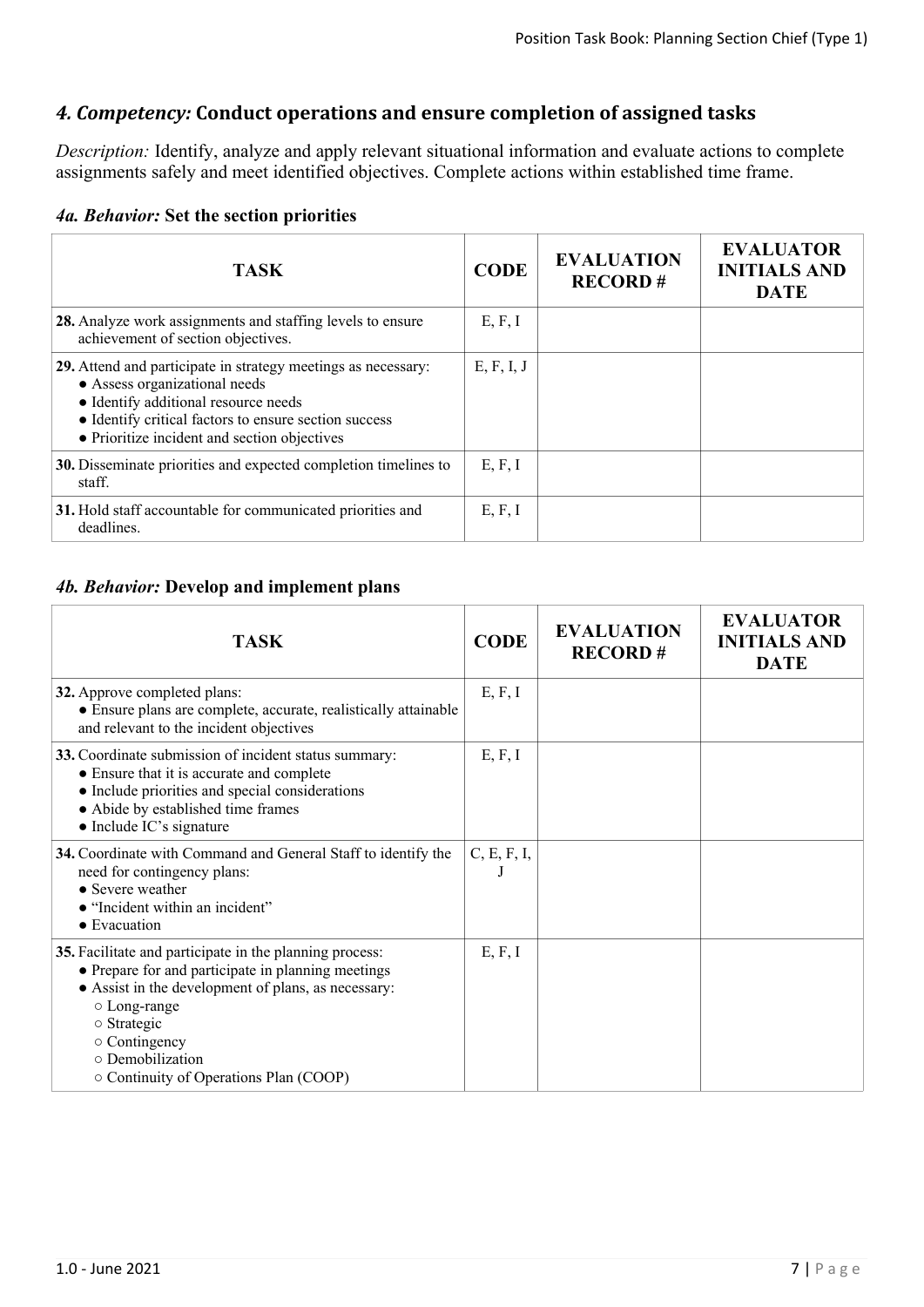| <b>36.</b> Review, validate and modify plans:               | E, F, I |  |
|-------------------------------------------------------------|---------|--|
| • Analyze alternate strategies and explain decisions        |         |  |
| • Validate or revise section objectives                     |         |  |
| • Review information covering health and safety principles, |         |  |
| known hazards and importance of all periods                 |         |  |
| • Validate section organizational structure                 |         |  |
| • Validate section resource assignments                     |         |  |
| • Review reserve resources                                  |         |  |
| • Evaluate immediate support needs                          |         |  |
|                                                             |         |  |

## *4c. Behavior:* **Coordinate with all appropriate personnel and stakeholders**

| <b>TASK</b>                                                                                                                         | <b>CODE</b> | <b>EVALUATION</b><br><b>RECORD#</b> | <b>EVALUATOR</b><br><b>INITIALS AND</b><br><b>DATE</b> |
|-------------------------------------------------------------------------------------------------------------------------------------|-------------|-------------------------------------|--------------------------------------------------------|
| 37. Establish effective relationships and coordinate with incident<br>personnel:<br>• IMT personnel<br>• Other supporting personnel | E, F, I     |                                     |                                                        |
| 38. Establish effective relationships with stakeholders and<br>partners in the impacted jurisdiction(s).                            | E, F, I     |                                     |                                                        |

## *4d. Behavior:* **Apply agency policy, contracts and agreements**

| <b>TASK</b>                                                                                                                                                                                                                                              | <b>CODE</b> | <b>EVALUATION</b><br><b>RECORD#</b> | <b>EVALUATOR</b><br><b>INITIALS AND</b><br><b>DATE</b> |
|----------------------------------------------------------------------------------------------------------------------------------------------------------------------------------------------------------------------------------------------------------|-------------|-------------------------------------|--------------------------------------------------------|
| 39. Complete all work according to organization/agency<br>direction, policy and incident objectives:<br>• Ensure that personnel complete all documentation<br>requirements according to organization/agency direction,<br>policy and incident objectives | E, F, I     |                                     |                                                        |
| 40. Demonstrate knowledge of and apply relevant legal,<br>regulatory and fiscal constraints.                                                                                                                                                             | E, F, I     |                                     |                                                        |

#### *4e. Behavior:* **Make appropriate decisions based on evaluation of gathered information, risks and incident situation and use information to produce outputs and modify approach**

| <b>TASK</b> | <b>CODE</b> | <b>EVALUATION</b><br><b>RECORD#</b> | <b>EVALUATOR</b><br><b>INITIALS AND</b><br>DATE |
|-------------|-------------|-------------------------------------|-------------------------------------------------|
|-------------|-------------|-------------------------------------|-------------------------------------------------|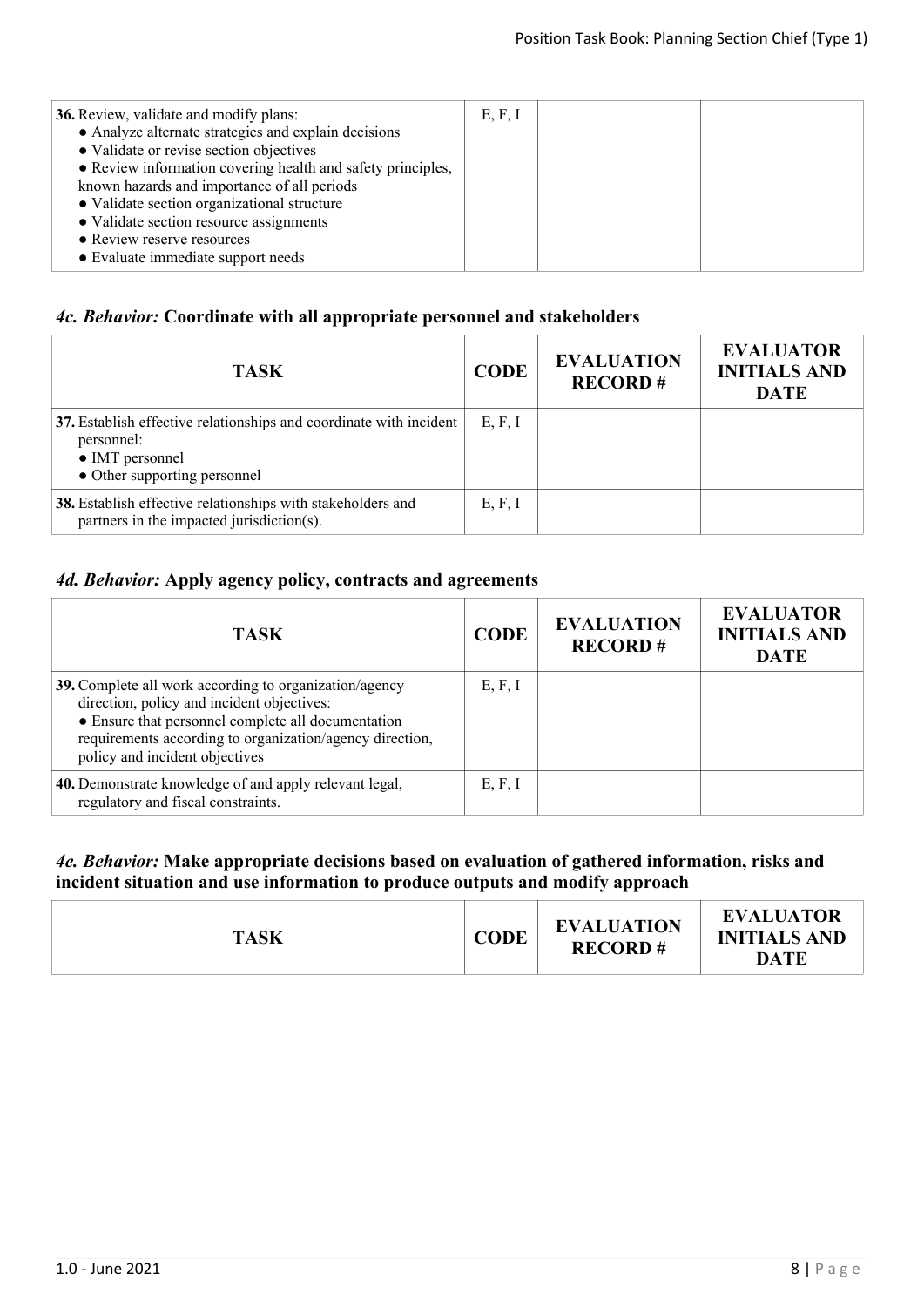| 41. Evaluate special conditions, existing or predicted, that<br>require technical expertise: | E, F, I |  |
|----------------------------------------------------------------------------------------------|---------|--|
| $\bullet$ Hazards                                                                            |         |  |
| $\bullet$ Reconnaissance                                                                     |         |  |
| $\bullet$ Objectives                                                                         |         |  |
| $\bullet$ Access/egress                                                                      |         |  |
| • Values to be protected                                                                     |         |  |
| • Evacuation/sheltering potential                                                            |         |  |
| • Communications                                                                             |         |  |
| • Organizational structure                                                                   |         |  |
| • Tactical coordination                                                                      |         |  |
| • Weather and topography                                                                     |         |  |
| • Responder fatigue                                                                          |         |  |
| • Logistical considerations                                                                  |         |  |
| • Jurisdictional responsibilities                                                            |         |  |
| • Span of control                                                                            |         |  |
|                                                                                              |         |  |

## *4f. Behavior:* **Ensure documentation is complete**

| <b>TASK</b>                                                                                                                                                                                                                                                                                           | <b>CODE</b> | <b>EVALUATION</b><br><b>RECORD#</b> | <b>EVALUATOR</b><br><b>INITIALS AND</b><br><b>DATE</b> |
|-------------------------------------------------------------------------------------------------------------------------------------------------------------------------------------------------------------------------------------------------------------------------------------------------------|-------------|-------------------------------------|--------------------------------------------------------|
| 42. Ensure all units that handle data or intelligence are aware of<br>and maintain a document security plan to manage the<br>confidentiality and security of any classified, confidential,<br>sensitive and For Official Use Only (FOUO) documentation,<br>intelligence, data or incident information | E, F, I     |                                     |                                                        |
| 43. Maintain and collect personal records related to incident:<br>$\bullet$ Time sheets<br>$\bullet$ Rental records<br>• Accident forms<br>• Property records<br>○ Equipment time records<br>$\bullet$ Receipts                                                                                       | E, F, I     |                                     |                                                        |
| 44. Maintain and submit incident records for events, personnel,<br>equipment, supplies and other data for incident management<br>needs:<br>• Property loss/damage reports<br>• Agency-required incident reports<br>$\bullet$ Activity log<br>• Changes in strategy and tactics                        | E, F, I     |                                     |                                                        |
| 45. Review documents for accuracy, timeliness and appropriate<br>distribution.                                                                                                                                                                                                                        | E, F, I     |                                     |                                                        |

#### *4g. Behavior:* **Establish work assignments and performance expectations, monitor performance and provide feedback**

| <b>TASK</b> | <b>CODE</b> | <b>EVALUATION</b><br><b>RECORD#</b> | <b>EVALUATOR</b><br><b>INITIALS AND</b><br><b>DATE</b> |
|-------------|-------------|-------------------------------------|--------------------------------------------------------|
|-------------|-------------|-------------------------------------|--------------------------------------------------------|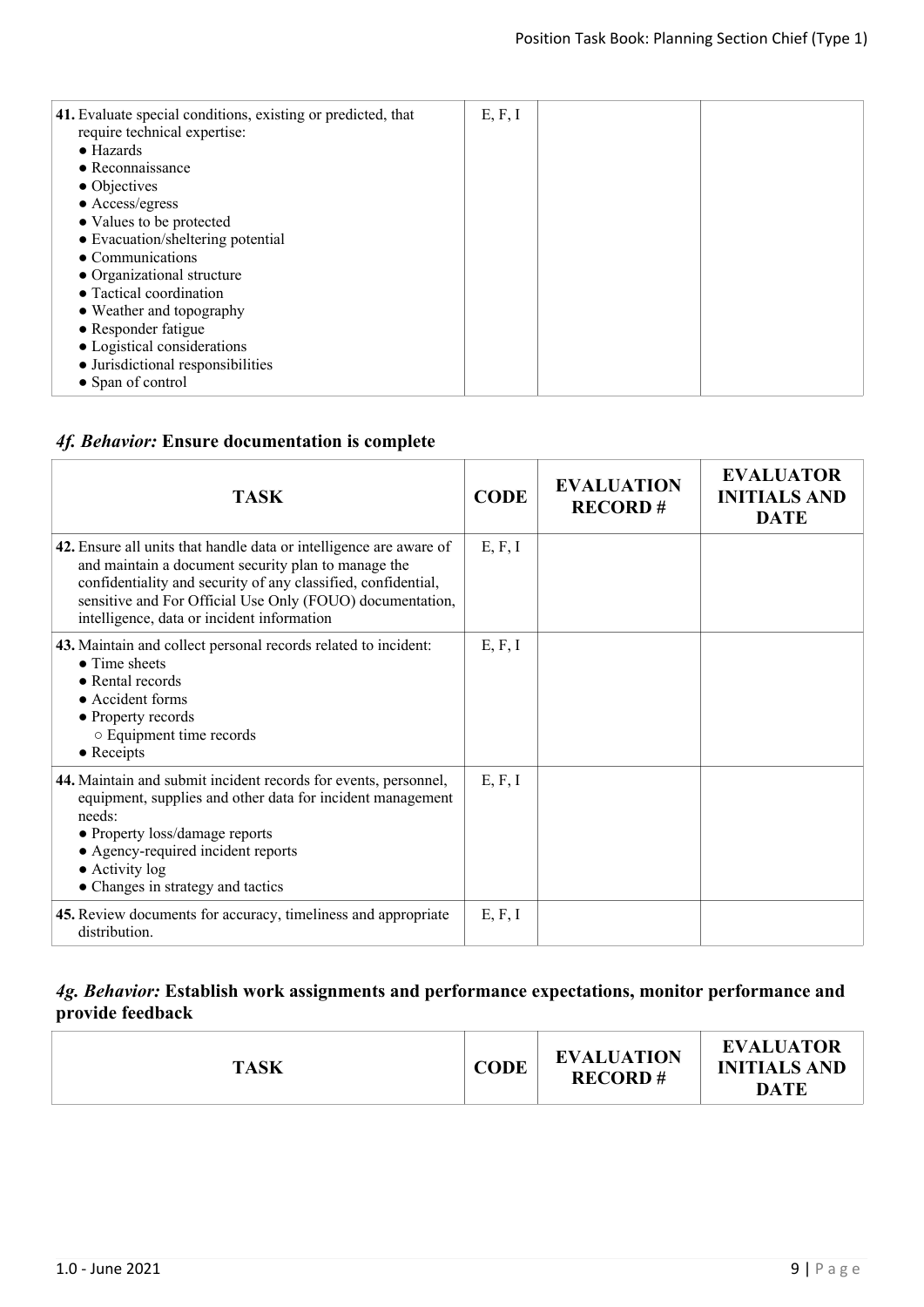| 46. Supervise or ensure completion of the duties of a<br>Demobilization Unit Leader:<br>• Review incident resource records to determine likely size<br>and extent of the demobilization effort and request<br>personnel, workspace and supplies as necessary<br>• Obtain IC demobilization objectives and priorities<br>• Evaluate logistics and transportation capabilities to support<br>demobilization<br>· Develop demobilization plan<br>• Implement and monitor the demobilization process                                                            | E, F, I |  |
|-------------------------------------------------------------------------------------------------------------------------------------------------------------------------------------------------------------------------------------------------------------------------------------------------------------------------------------------------------------------------------------------------------------------------------------------------------------------------------------------------------------------------------------------------------------|---------|--|
| 47. Supervise or ensure completion of the duties of a<br>Documentation Unit Leader:<br>• Coordinate with functional areas for the collection of<br>incident documentation<br>• Establish duplication service and respond to requests<br>• Maintain, safeguard and securely store incident records<br>• Provide incident documentation per document security<br>guidelines, as requested<br>• Organize files in preparation for submitting final incident<br>documentation package                                                                           | E, F, I |  |
| 48. Supervise or ensure completion of the duties of a Resources<br>Unit Leader:<br>• Establish and monitor the check-in function at incident<br>locations<br>• Provide resource status data as requested<br>• Maintain and post the current status and location of all<br>resources<br>• Maintain master roster of all resources checked in at the<br>incident<br>• Continually identify surplus resources<br>• Assemble and review draft IAP                                                                                                               | E, F, I |  |
| 49. Supervise or ensure completion of the duties of a Situation<br>Unit Leader:<br>• Collect and analyze incident data<br>• Prepare, post or disseminate resource and situation status<br>information as required, including special requests<br>• Provide photographic services, charts, image overlays and<br>maps<br>• Collect, process, organize and disseminate incident<br>information relating to status of current operations, incident<br>growth, mitigation or intelligence activities<br>• Conduct situation briefings at meetings and briefings | E, F, I |  |

# *4h. Behavior:* **Facilitate planning process**

| <b>TASK</b>                                                                                                                                                                                                                                                                                 | <b>CODE</b> | <b>EVALUATION</b><br><b>RECORD#</b> | <b>EVALUATOR</b><br><b>INITIALS AND</b><br><b>DATE</b> |
|---------------------------------------------------------------------------------------------------------------------------------------------------------------------------------------------------------------------------------------------------------------------------------------------|-------------|-------------------------------------|--------------------------------------------------------|
| <b>50.</b> Ensure planning staff completes or supports completion of<br>other relevant plans within required time frames:<br>• Contingency plan(s) as necessary, such as plans for<br>evacuation/sheltering and structure protection<br>• Demobilization plan<br>• Transfer of command plan | E, F, I     |                                     |                                                        |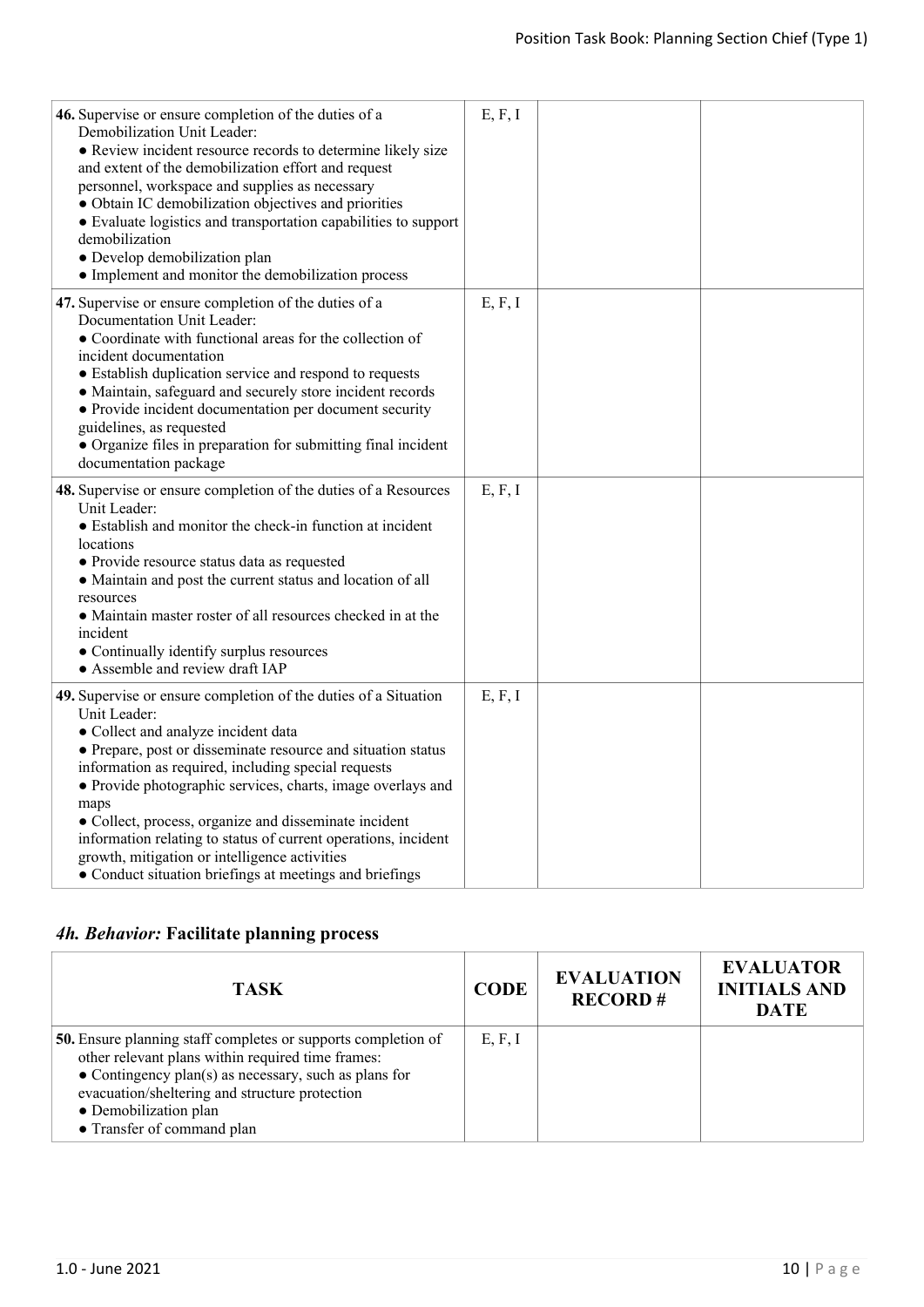| 51. Ensure presenters understand and adhere to their roles and<br>responsibilities during meetings and briefings:<br>• Operational briefings<br>• Tactics meetings<br>• Planning meetings<br>• Strategy meetings<br>• Command and General Staff meetings | E, F    |  |
|----------------------------------------------------------------------------------------------------------------------------------------------------------------------------------------------------------------------------------------------------------|---------|--|
| <b>52.</b> Facilitate planning meetings and share pertinent information:<br>• Expected duration<br>• Changes in objectives or strategies<br>• Approval of IAP<br>• Additional responsibilities<br>• Changes in jurisdictional involvement                | E, F, I |  |
| 53. Inform identified attendees of planning meeting time,<br>location and information expected of them:<br>• Define meeting objectives, agenda and time expectations<br>• Post agenda at appropriate locations                                           | E, F, I |  |
| <b>54.</b> Schedule and facilitate operational briefings:<br>• Clearly post the location and time of the operational<br>briefing<br>• Emphasize any changes from the written IAP                                                                         | E, F, I |  |

# *4i. Behavior:* **Develop and implement IAP**

| <b>TASK</b>                                                                                                                                                                                                                                                                                                                                                                                                                                                                                                                                                        | <b>CODE</b> | <b>EVALUATION</b><br><b>RECORD#</b> | <b>EVALUATOR</b><br><b>INITIALS AND</b><br><b>DATE</b> |
|--------------------------------------------------------------------------------------------------------------------------------------------------------------------------------------------------------------------------------------------------------------------------------------------------------------------------------------------------------------------------------------------------------------------------------------------------------------------------------------------------------------------------------------------------------------------|-------------|-------------------------------------|--------------------------------------------------------|
| 55. Ensure that personnel complete and compile elements of the<br>IAP within appropriate time frames:<br>• Obtain elements from other relevant sections<br>• Assemble the elements into an IAP<br>• Ensure that the IAP links objectives with strategies and<br>tactics<br>• Obtain IAP information from all positions, contributing<br>components, forms and data<br>• Obtain the IC's approval and signature on IAP<br>• Identify the number of IAP copies necessary<br>• Check IAP content for completeness and accuracy<br>• Ensure distribution of IAP copies | E, F, I     |                                     |                                                        |
| 56. Ensure the creation of mapping products and visual aids with<br>all facilities and other incident-related markers labeled:<br>• Situation Unit map<br>$\bullet$ IAP map<br>• Operational briefing map<br>• Transportation map<br>• Facilities map<br>• Progression map<br>• Other incident-specific maps and charts                                                                                                                                                                                                                                            | E, F, I     |                                     |                                                        |
| 57. Establish and maintain the incident meeting schedule:<br>• Publish and post the meeting schedule at appropriate<br>locations<br>• Distribute meeting schedule to IC, Command and General<br>Staff and other appropriate personnel<br>• Facilitate meetings and briefings during the planning cycle<br>• Monitor meeting and briefing times and locations                                                                                                                                                                                                       | C, E, F, I  |                                     |                                                        |
| <b>58.</b> Execute forecasting for future operational periods and<br>prepare reports.                                                                                                                                                                                                                                                                                                                                                                                                                                                                              | E, F, I     |                                     |                                                        |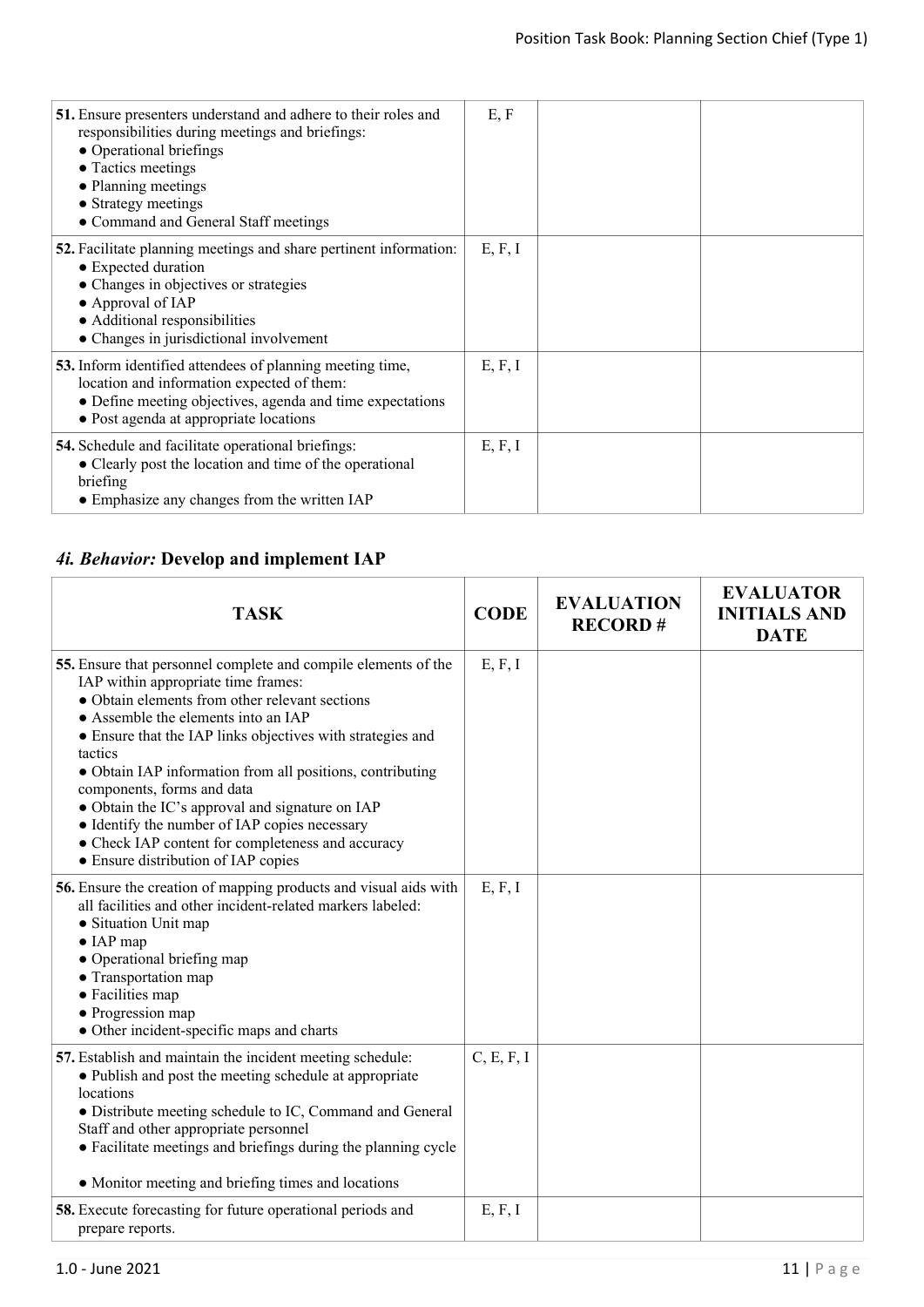| <b>59.</b> Lead the completion of a situation report and distribute it to<br>staff according to guidelines and procedures.                                                          | E, F, I |  |
|-------------------------------------------------------------------------------------------------------------------------------------------------------------------------------------|---------|--|
| 60. Monitor and evaluate the effectiveness of the planning cycle<br>and suggest modifications when necessary:<br>• Adjust meeting and briefing times and locations, as<br>necessary | E, F, I |  |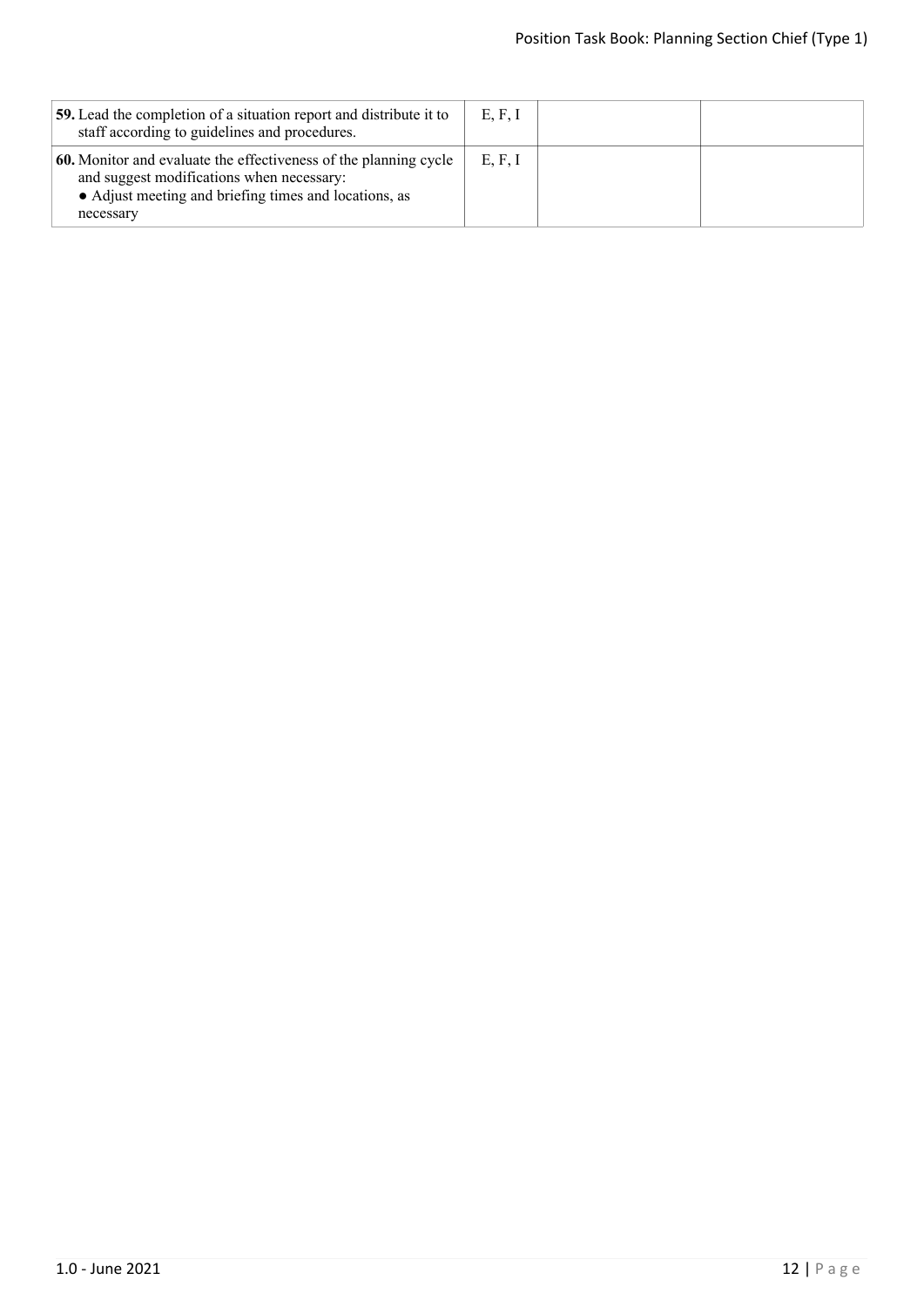## *5. Competency:* **Prepare for demobilization/transfer**

*Description:* Demobilize position and transfer position duties.

## *5a. Behavior:* **Transfer position duties while ensuring continuity**

| <b>TASK</b>                                                                                                                                                                                                                                                                                                                                                                                                                                                                                                                                                                         | <b>CODE</b>         | <b>EVALUATION</b><br><b>RECORD#</b> | <b>EVALUATOR</b><br><b>INITIALS AND</b><br><b>DATE</b> |
|-------------------------------------------------------------------------------------------------------------------------------------------------------------------------------------------------------------------------------------------------------------------------------------------------------------------------------------------------------------------------------------------------------------------------------------------------------------------------------------------------------------------------------------------------------------------------------------|---------------------|-------------------------------------|--------------------------------------------------------|
| 61. Complete all necessary reports and narratives following<br>common standards before turnover:<br>$\bullet$ Activity log<br>• Shift change<br>• End of operational period<br>• Reassignment<br>· Deactivation/demobilization                                                                                                                                                                                                                                                                                                                                                      | E, F, I             |                                     |                                                        |
| 62. Complete the process for demobilizing position<br>responsibilities:<br>• Brief and provide complete and accurate records to relief<br>personnel<br>• Discuss equipment release considerations<br>• Provide information to supervisor to assist with decisions<br>on release priorities<br>• Coordinate with appropriate partners regarding<br>demobilization procedures<br>• Brief personnel on demobilization responsibilities<br>• Ensure personnel demobilize in a timely and complete<br>manner<br>• Emphasize safety and accountability during this phase of<br>operations | C, E, F, I,<br>J, T |                                     |                                                        |
| 63. Coordinate an efficient transfer of position duties when<br>deactivating or demobilizing resources:<br>• Inform assigned personnel<br>• Notify incoming personnel when and where transition of<br>positions will occur<br>• Conduct transition effectively<br>• Document follow-up action and submit to agency<br>representative                                                                                                                                                                                                                                                | E, F, I             |                                     |                                                        |
| 64. Participate in transition or incident closeout:<br>• Conduct debriefings with agency administrator(s) as<br>requested<br>• Close out incident as appropriate for the AHJ                                                                                                                                                                                                                                                                                                                                                                                                        | E, F, I             |                                     |                                                        |

## *5b. Behavior:* **Plan for demobilization and ensure staff follow demobilization process**

| <b>TASK</b> | CODE | <b>EVALUATION</b><br><b>RECORD#</b> | <b>EVALUATOR</b><br><b>INITIALS AND</b><br><b>DATE</b> |
|-------------|------|-------------------------------------|--------------------------------------------------------|
|-------------|------|-------------------------------------|--------------------------------------------------------|